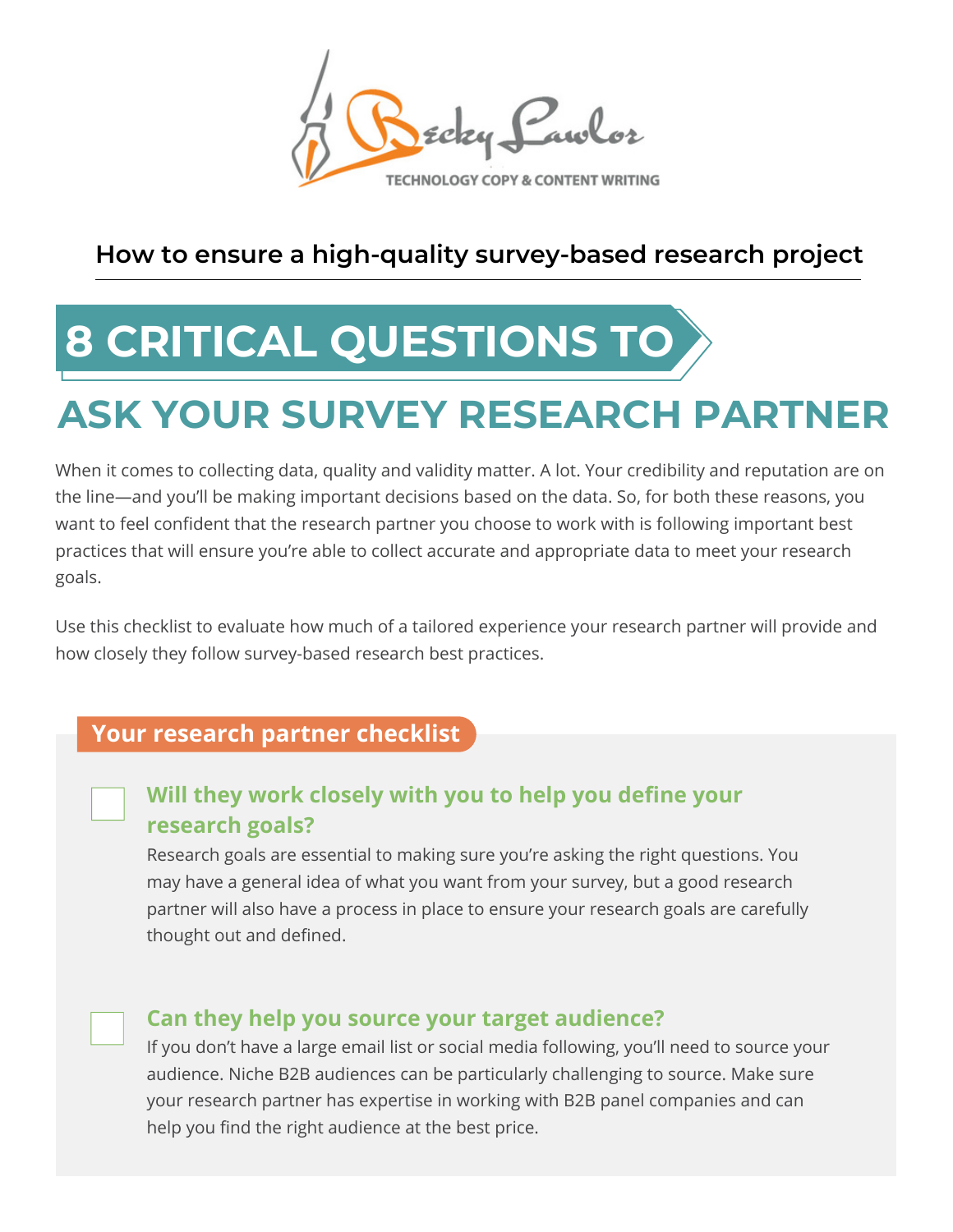#### **Will they allow you to customize your audience based on specific parameters?**

While there are limits as to how narrow you can go with finding the "perfect" audience, the right research partner should be willing to work with you to help you customize your audience to align with your research goals.

#### **What best practices does your research partner follow to ensure data and audience validity?**

Ask what "safety checks" they put in place to ensure you're getting quality data, such as inserting questions that test your audience is reading the questions and thoughtfully responding, not just clicking bubbles.

#### **How does your research partner validate the survey design?**

Ask if they collect feedback on the survey from external sources before they launch the survey. Having others test and validate the survey before launching it is essential to ensure the programming is working and that the questions are clear to others who weren't involved in designing the survey.

#### **Does your research partner conduct a soft launch?**

A soft launch is a best practice. It allows you to pause the survey once you collect 10- 15% of responses to verify that there are no issues with the survey.

#### **How much will your research partner provide customized analysis of the data?**

Ask if they provide additional research analysis, such as comparing how different demographic audiences responded to certain questions. This can often result in some intriguing insights.

#### **How adept is your research partner at content messaging and data storytelling?**

The format of the questions and how you phrase questions is an important part of ensuring you have data that creates interesting or impactful messaging points. Make sure your partner is thinking about your content goals right from the start.